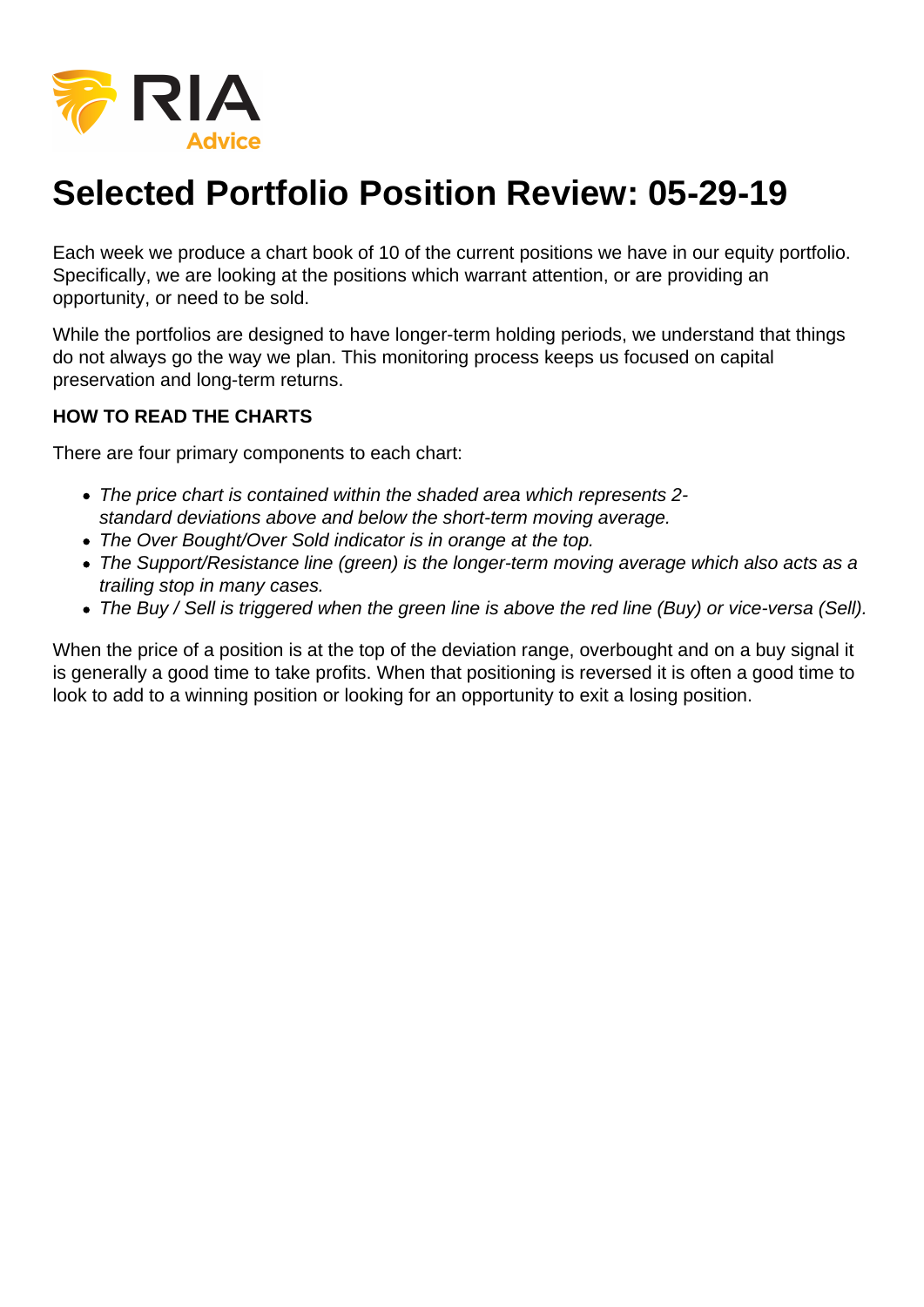With this basic tutorial let's get to the sector analysis.

AAPL - Apple Corp.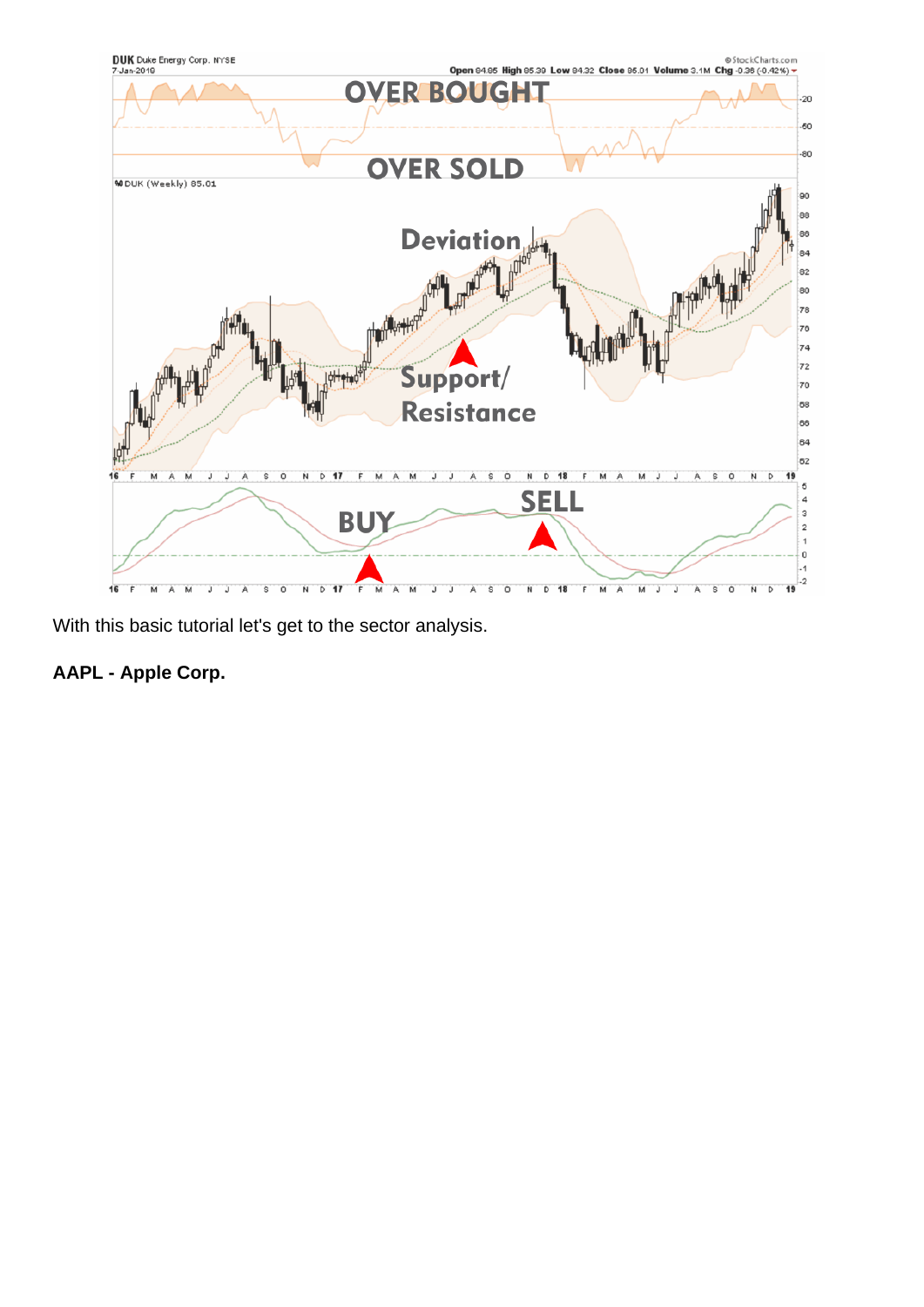- We previously sold 20% of our holdings to take profits and are patiently waiting for the next entry point.
- AAPL is not oversold yet, and is about to trigger a short-term sell signal. Support needs to hold at \$178 or we are going to see a retest of the December lows.
- We remain long our reduced holding for now, We have a reduced stop due to taking profits to allow us to look for an potential entry point.
- Stop is set at \$170

CHCT - Community Healthcare Trust, Inc.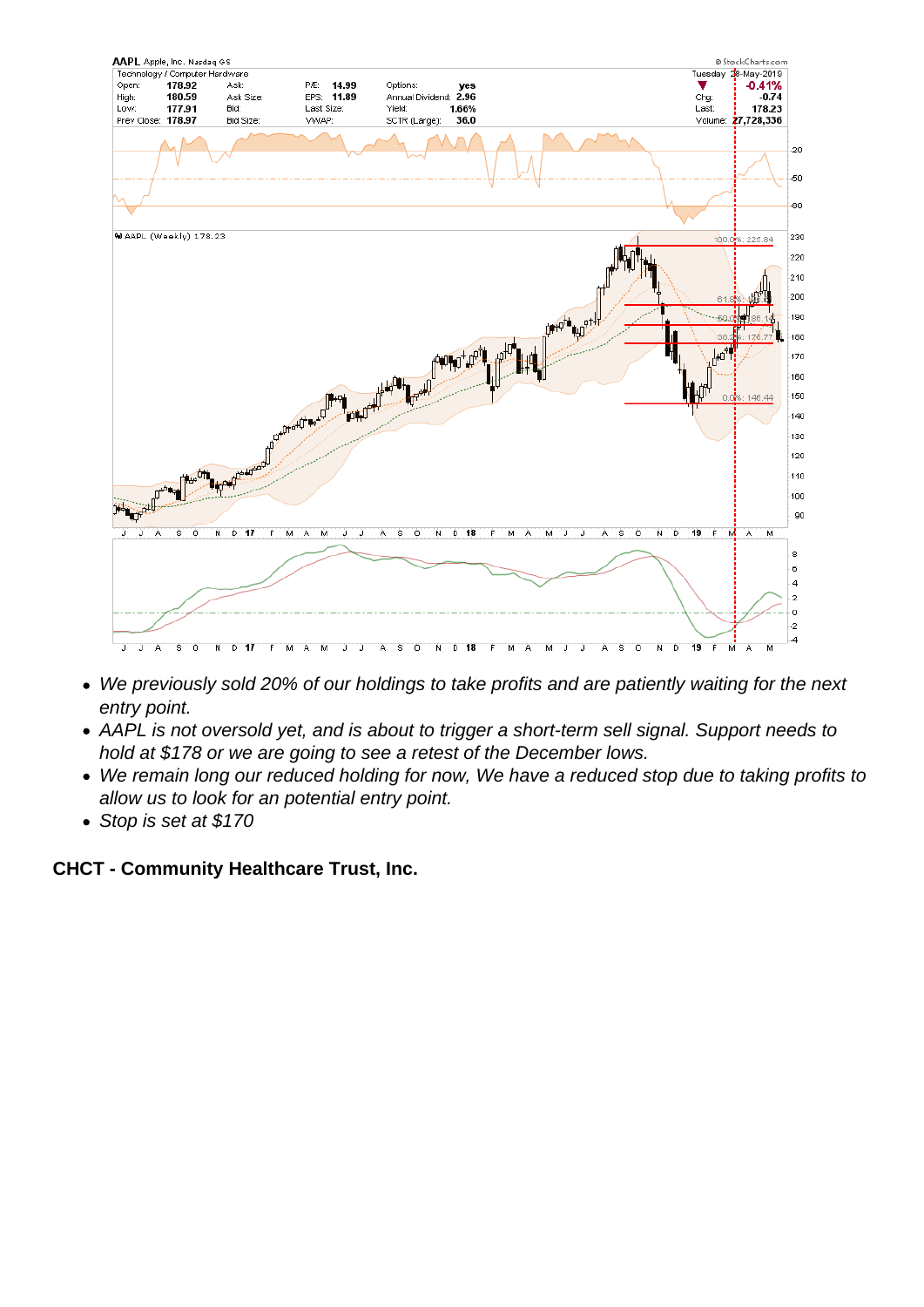- Real Estate stocks continue to get a bid during turmoil and the plunge in yields.
- CHCT is very overbought short-term but remains on a buy signal for now.
- While stops have been moved up to important support, we will likely take profits soon.
- Stop-loss is moved up to \$32

CMCSA - Comcast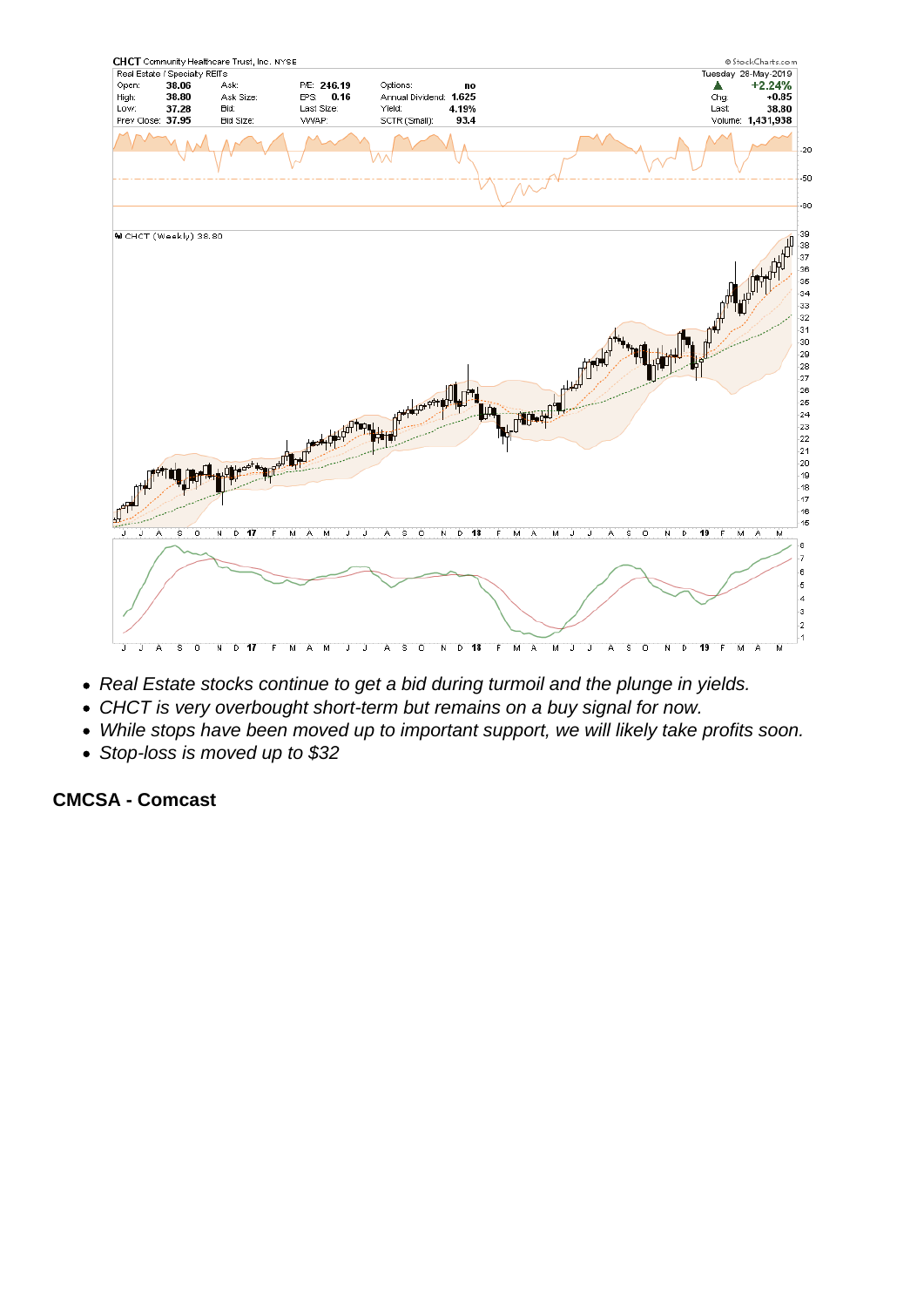- CMCSA has actually continued to perform quite well despite the pullback in the market.
- With the position extremely overbought and on an extended buy signal a pullback is inevitable.
- Like CHCT we are evaluating the position for profit taking.
- Stop-loss remains at \$38 for now.

COST - Costco Wholesale, Corp.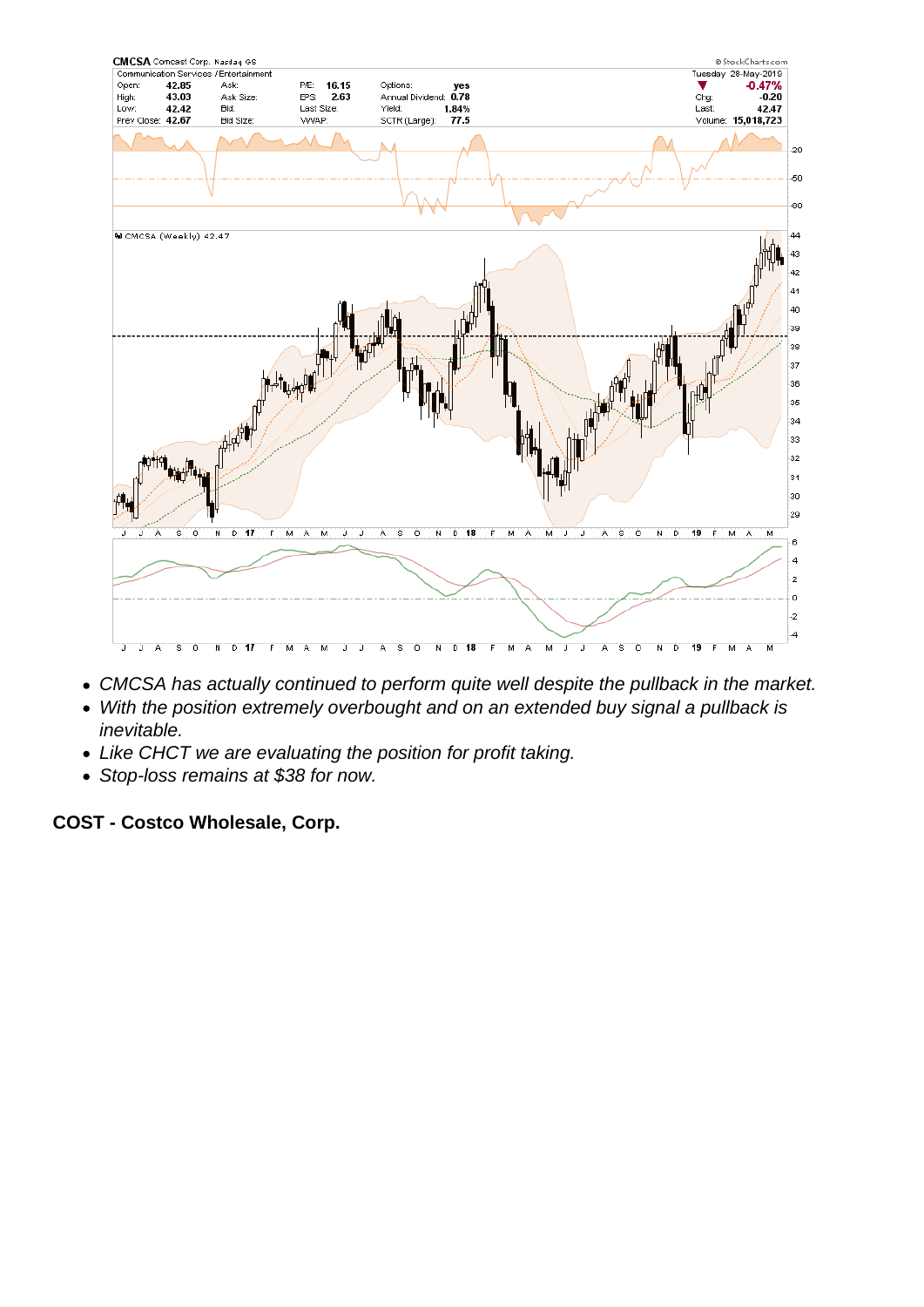- Staples have continued to be a "safe" haven for capital in recent months.
- COST has had a stellar run and the current consolidation, and potential pullback, are expected.
- Our stop is set at \$225.

JNJ - Johnson & Johnson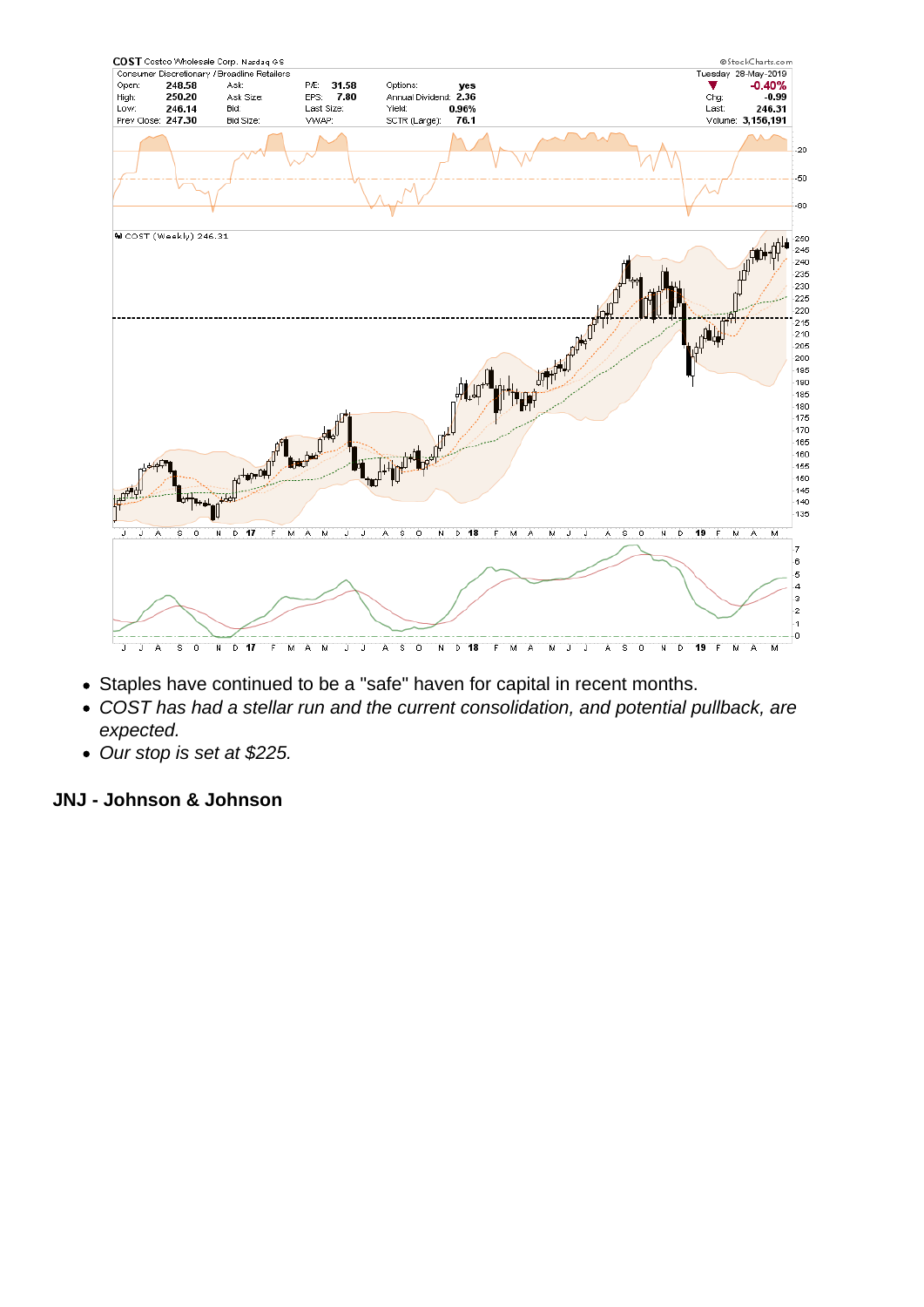- JNJ has performed okay, but not great. We like the company fundamentally, but the technical setup is becoming concerning.
- A break below current support could well trigger our stop loss.
- We are watching this position closely.
- Stop-loss remains at \$135 for now.

MU - Micron Technologies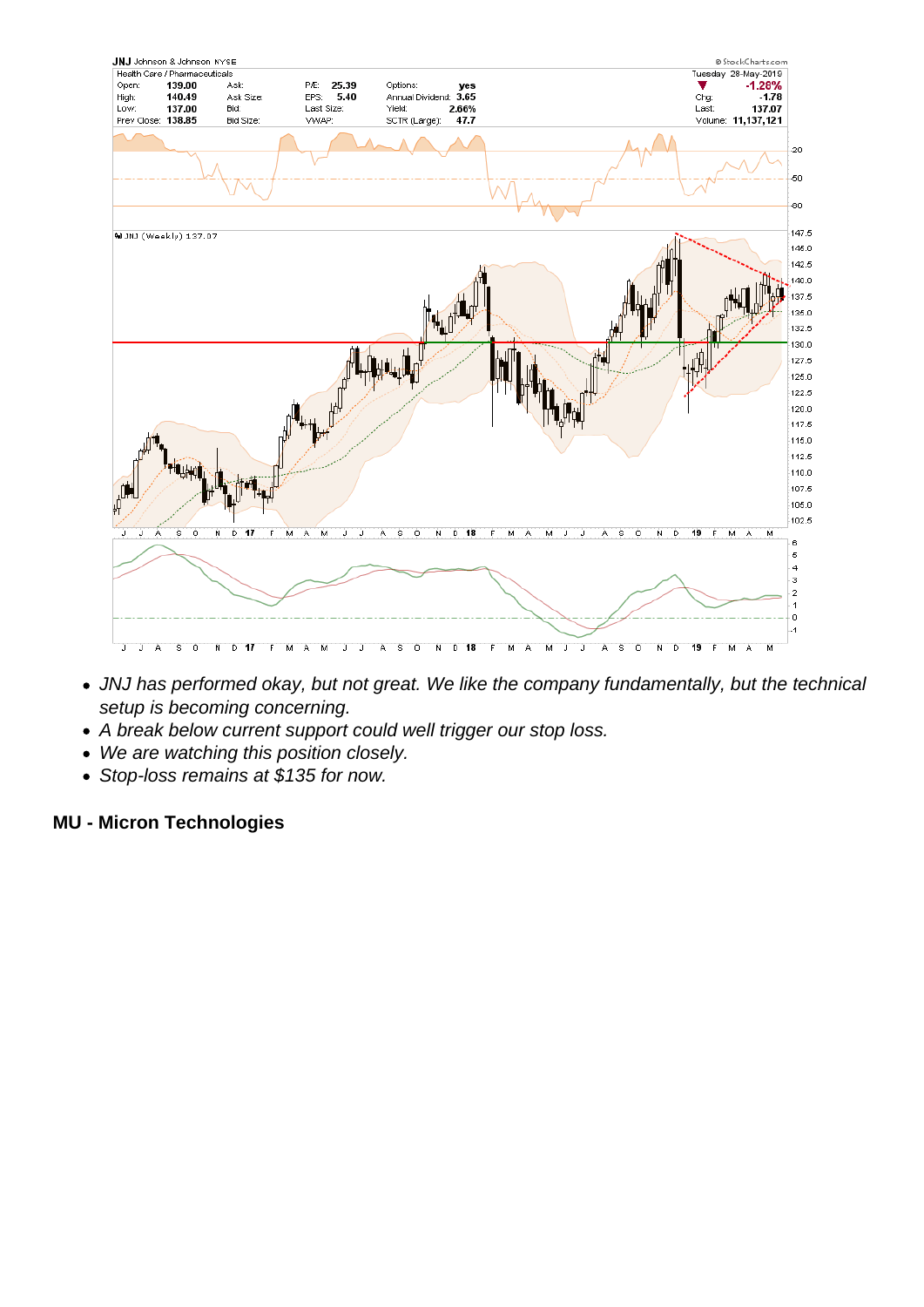- MU continues to be our problem child position. Fundamentally this company is extremely cheap and we think long-term it will be a winner.
- However, in the near-term our thesis is working particularly given the recent resurgence of the trade war.
- MU is very oversold short-term and is triggering an important "sell signal."
- We are looking to liquidate the position on any rally this week or next.
- Our stop-loss is set at \$30

PEP - Pepsi Co.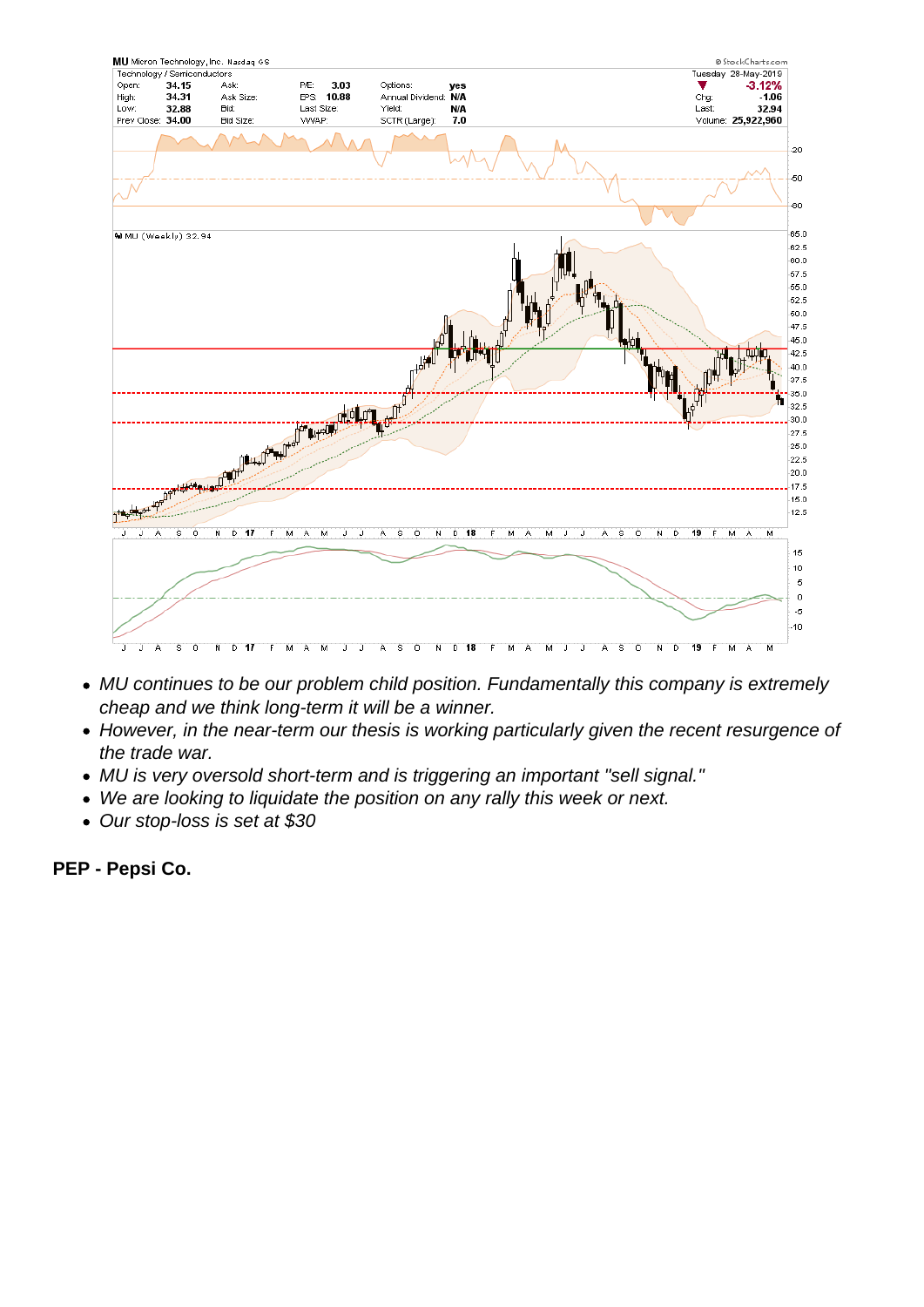- PEP falls into the "staples" category along with COST above.
- The search for safety and income continues to be a main theme in the market as of late.
- Stop-loss is moved up to \$118..

PG - Proctor & Gamble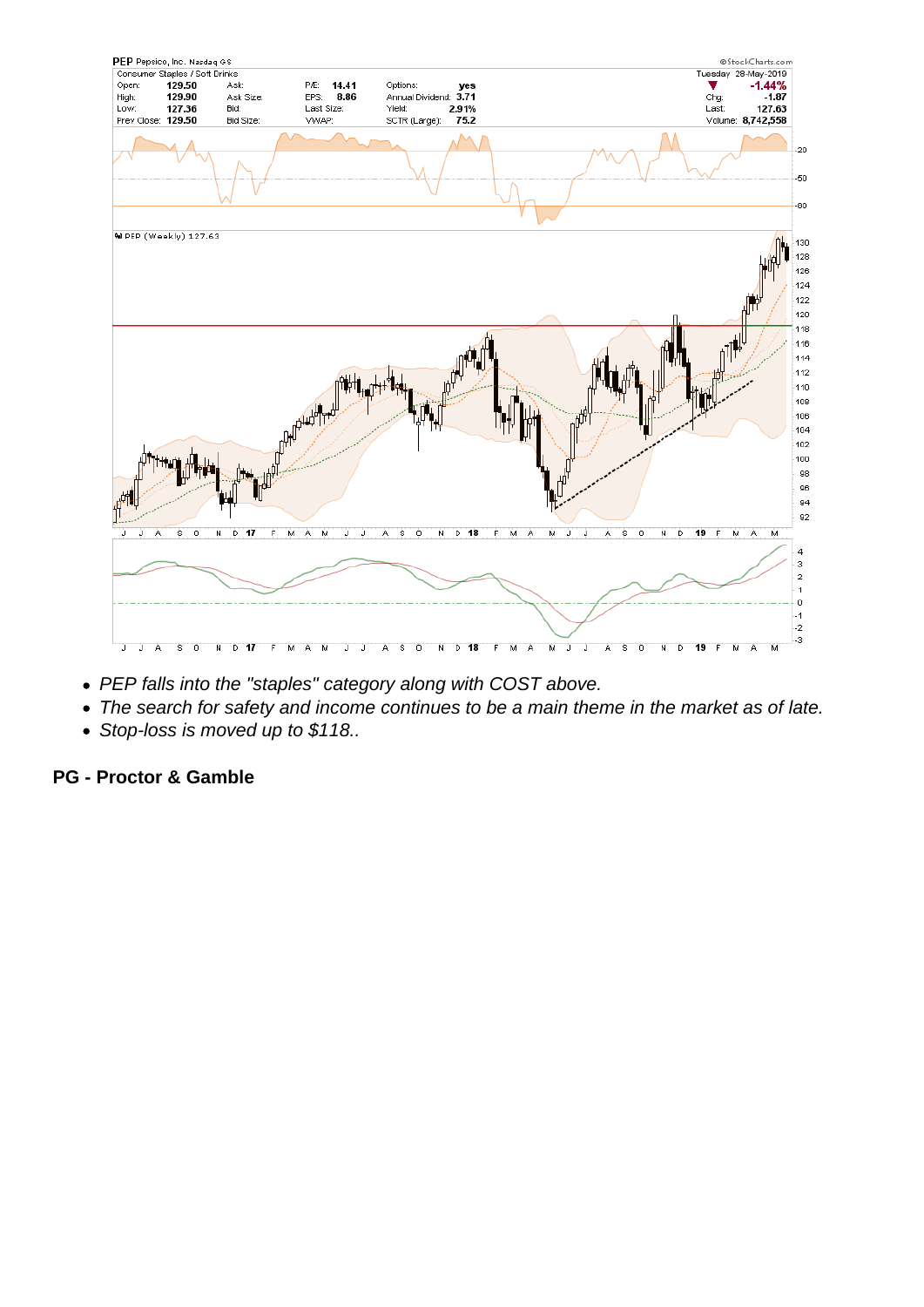- In our ongoing them of "Defensive sectors" in our portfolio, PG makes the grade.
- The strong rally has taken PG to extremely overbought conditions and a very extended buy signal.
- We are looking to take profits but hold on to a bulk of the position for now.
- Our stop-loss is moved to \$96

V - Visa